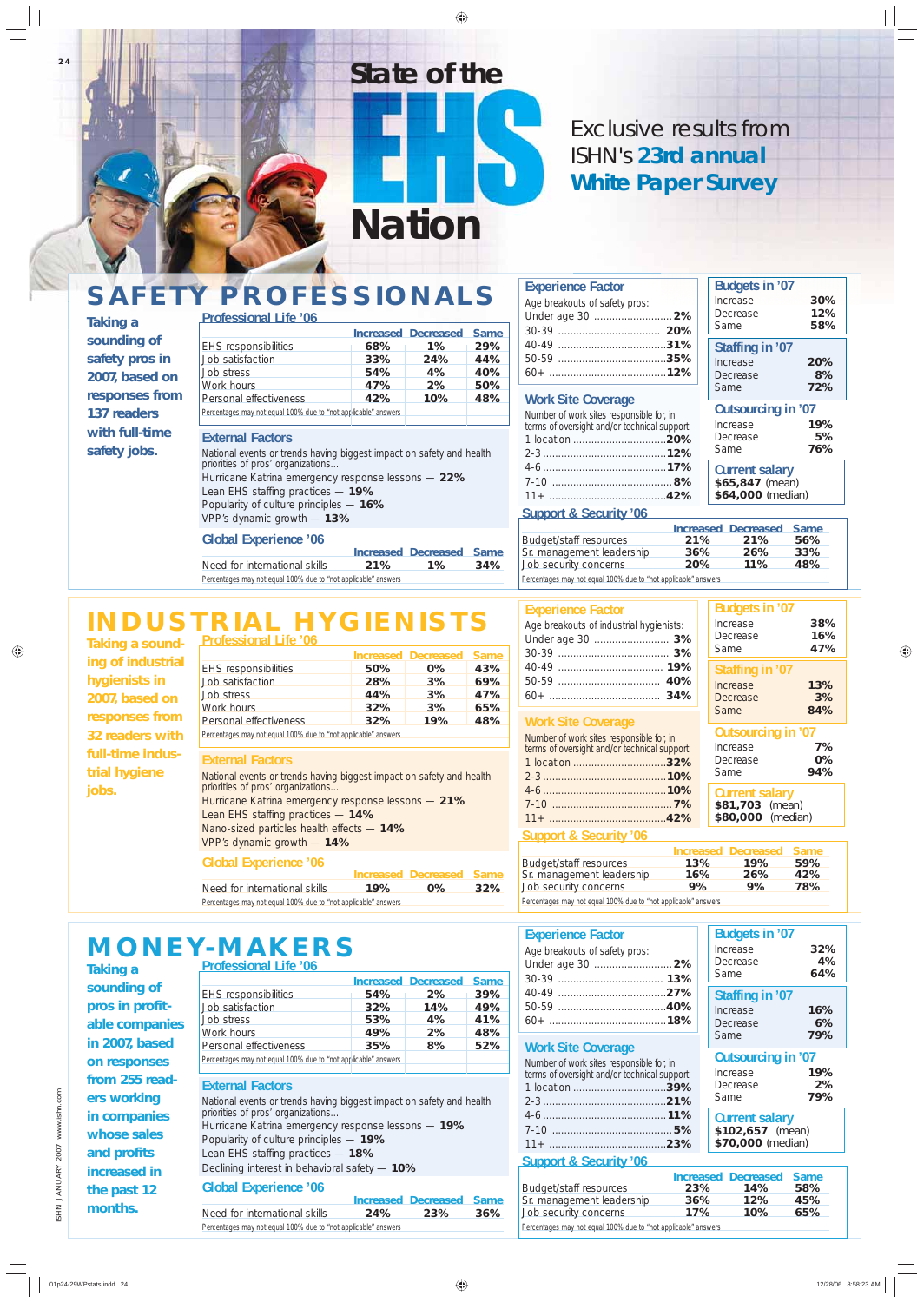ISHN JANUARY 2007 www.ishn.com JANUARY 2007 www.ishn.com

# **MONEY-LOSERS**

**Experience Factor** *Age breakouts of safety pros:*

| <b>Taking a</b>                                                                   | IVIUNE Y-LUSERS<br><b>Professional Life '06</b>                                                                                                                                                                                                                                                   |                                                               |                                  |                                                | Age breakouts of safety pros:                                                                                     | Increase<br>Decrease<br>Same                                                                                        | 15%<br>35%<br>51%                |
|-----------------------------------------------------------------------------------|---------------------------------------------------------------------------------------------------------------------------------------------------------------------------------------------------------------------------------------------------------------------------------------------------|---------------------------------------------------------------|----------------------------------|------------------------------------------------|-------------------------------------------------------------------------------------------------------------------|---------------------------------------------------------------------------------------------------------------------|----------------------------------|
| sounding<br>of pros in<br>unprofitable<br>companies in                            | <b>EHS responsibilities</b><br>Job satisfaction<br>Job stress<br>Work hours<br>Personal effectiveness                                                                                                                                                                                             | <b>Increased Decreased</b><br>50%<br>18%<br>60%<br>40%<br>22% | 6%<br>28%<br>6%<br>6%<br>19%     | <b>Same</b><br>39%<br>52%<br>34%<br>54%<br>54% | <b>Work Site Coverage</b>                                                                                         | Staffing in '07<br>Increase<br>Decrease<br>Same                                                                     | 11%<br>22%<br>67%                |
| 2007, based<br>on responses<br>from 55 readers<br>working in com-<br>panies whose | Percentages may not equal 100% due to "not applicable" answers<br><b>External Factors</b><br>National events or trends having biggest impact on safety and health<br>priorities of pros' organizations<br>Hurricane Katrina emergency response lessons - 46%<br>Lean EHS staffing practices - 15% |                                                               |                                  |                                                | Number of work sites responsible for, in<br>terms of oversight and/or technical support:                          | Outsourcing in '07<br>Increase<br>Decrease<br>Same<br><b>Current salary</b><br>\$63,718 (mean)<br>\$65,000 (median) | 17%<br>6%<br>78%                 |
| sales and prof-<br>its increased<br>in the past<br>12 months.                     | Declining interest in behavioral safety - 15%<br>Popularity of culture principles - 0%<br><b>Global Experience '06</b><br>Need for international skills                                                                                                                                           | 8%                                                            | <b>Increased Decreased</b><br>9% | <b>Same</b><br>47%                             | <b>Support &amp; Security '06</b><br>Budget/staff resources<br>Sr. management leadership<br>Job security concerns | <b>Increased Decreased</b><br>12%<br>37%<br><b>13%</b><br>35%<br>9%<br>24%                                          | <b>Same</b><br>46%<br>43%<br>61% |
|                                                                                   | Percentages may not equal 100% due to "not applicable" answers                                                                                                                                                                                                                                    |                                                               |                                  |                                                | Percentages may not equal 100% due to "not applicable" answers                                                    |                                                                                                                     |                                  |

FOR FULL REPORT RESULTS, please e-mail info@clearseasresearch.com or contact Renee Love at (248) 786-1581. *Percentages of results in all cases may not equal 100% due to rounding.*

**Budgets in '07**

Exclusive results from *ISHN's* **23rd annual White Paper Survey**